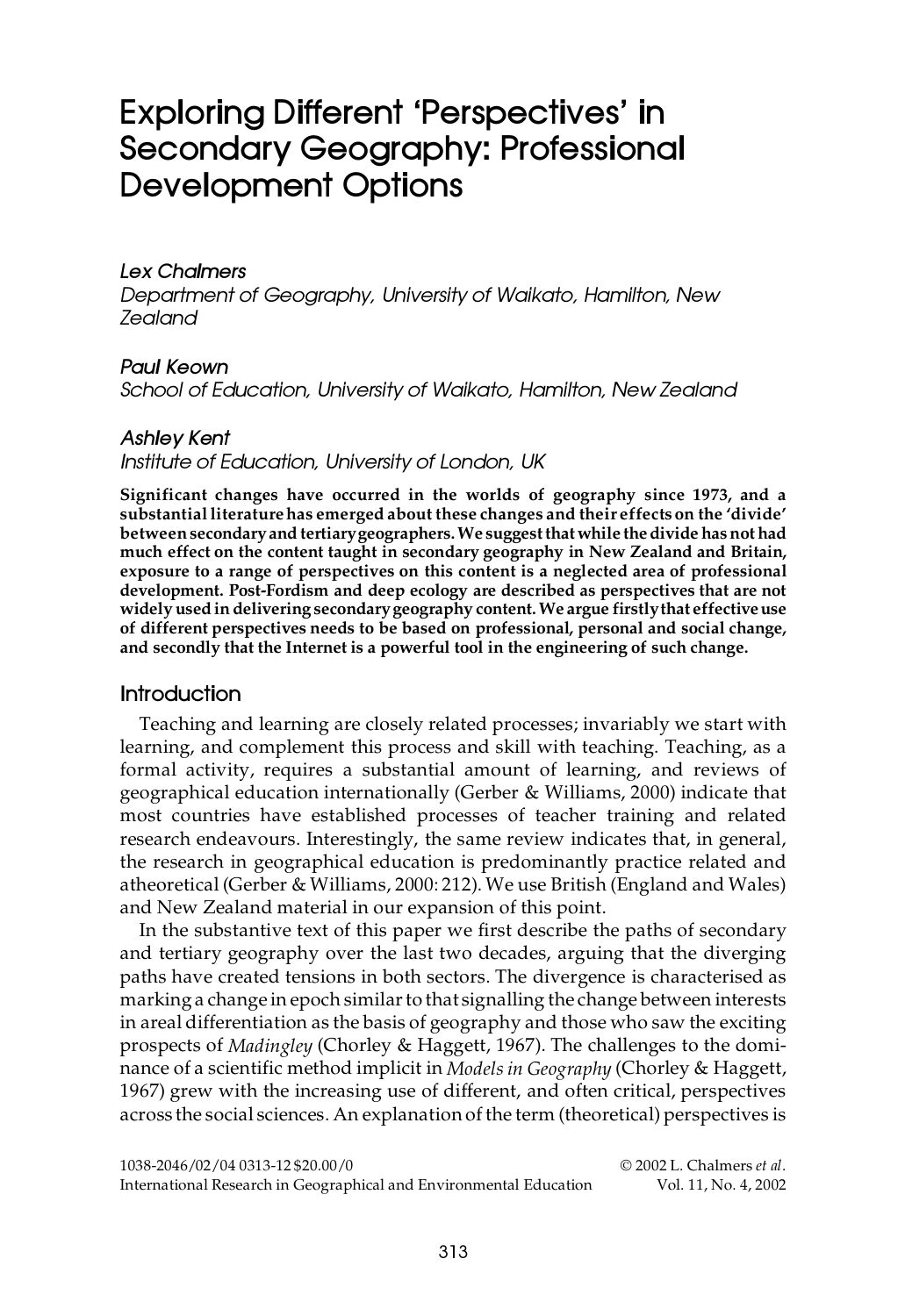offered in the second substantive section of the paper, followed by a section describing a set of perspectives particularly relevant to geography. The links to the formal curricula (and/or syllabuses) of secondary geography are noted in the fourth section of the paper, and the final section describes ways that teachers of geography at alllevels can accessmaterialrelating to the selected perspectives.

## The Context for Concerns over the Teaching of Perspectives

For the 50 years around the middle of the 20th Century, the links between geography and geographers in the tertiary and secondary sector were remarkably strong. Geography in Britain and elsewhere had been an indirect but important adjunct firstly to the imperial project (Walford,  $2001:54$ ) and then to an increased interestin urban and regional planning. The establishment of Chairs of Geography in university departments around the middle of the century was built on a healthy number of university entrants seeking to advance the skills and training they had acquired in the secondary system.There was also a demand for graduates in state-sponsored planning, strategic and professional fields of employment.

In the 1960s and 1970s, harmony between secondary and tertiary systems was clear. Tertiary institutions built on a substantial skills base that secondary teachers had instilled into a select range of students. University staff, in turn, contributed to resources supporting secondary teaching, most notably through the production of textbooks and as examiners at the secondary/tertiary interface. Professional and academic bodies operated through interdependent channels of communication such as the Geographical Association and Royal Geographical Society in Britain, and the New Zealand Board of Geography Teachers and the New Zealand Geographical Society.

Looking back, signals of change in this well-developed relationship were increasingly evident during the 1970s and probably reached their most intense during the 1980s. We suggest that the reflexive approaches in academic geography were not adopted across the discipline, creating some tension. Even more tension was generated by a fundamental change in the economic and socialfabric of the operating environment for geographical education in Britain and New Zealand (Brown & Smith, 2000: 256–66; Rawling, 2000). The 'sea change' in both critical awareness and 're-structuring' was particularly problematic for those emerging from geography teacher education programmes in the late 1970s. These teachers were faced with more than a decade of uncertainty about the secondary curriculum, the purpose and intent of secondary geography and the vocational options available to those who wished to study geography at advanced levels of the secondary system.

To underline our point about the sustained nature of change in the period since our chosen marker date of 1973 (Harvey's *Social Justice and the City* and the economic bite of the 'oil crisis'), Table 1 catalogues some of the changes that affected geography in the exemplar cases of New Zealand (NZ) and Britain (UK) and during the 20-year era of transition. The table draws on the comprehensive chronologies provided by Butterworth and Butterworth (1998).

We suggest that while policy changes are sharp, changes in the classroom are more gradual. As Rawling (2000: 212–15) indicates, disciplinary change is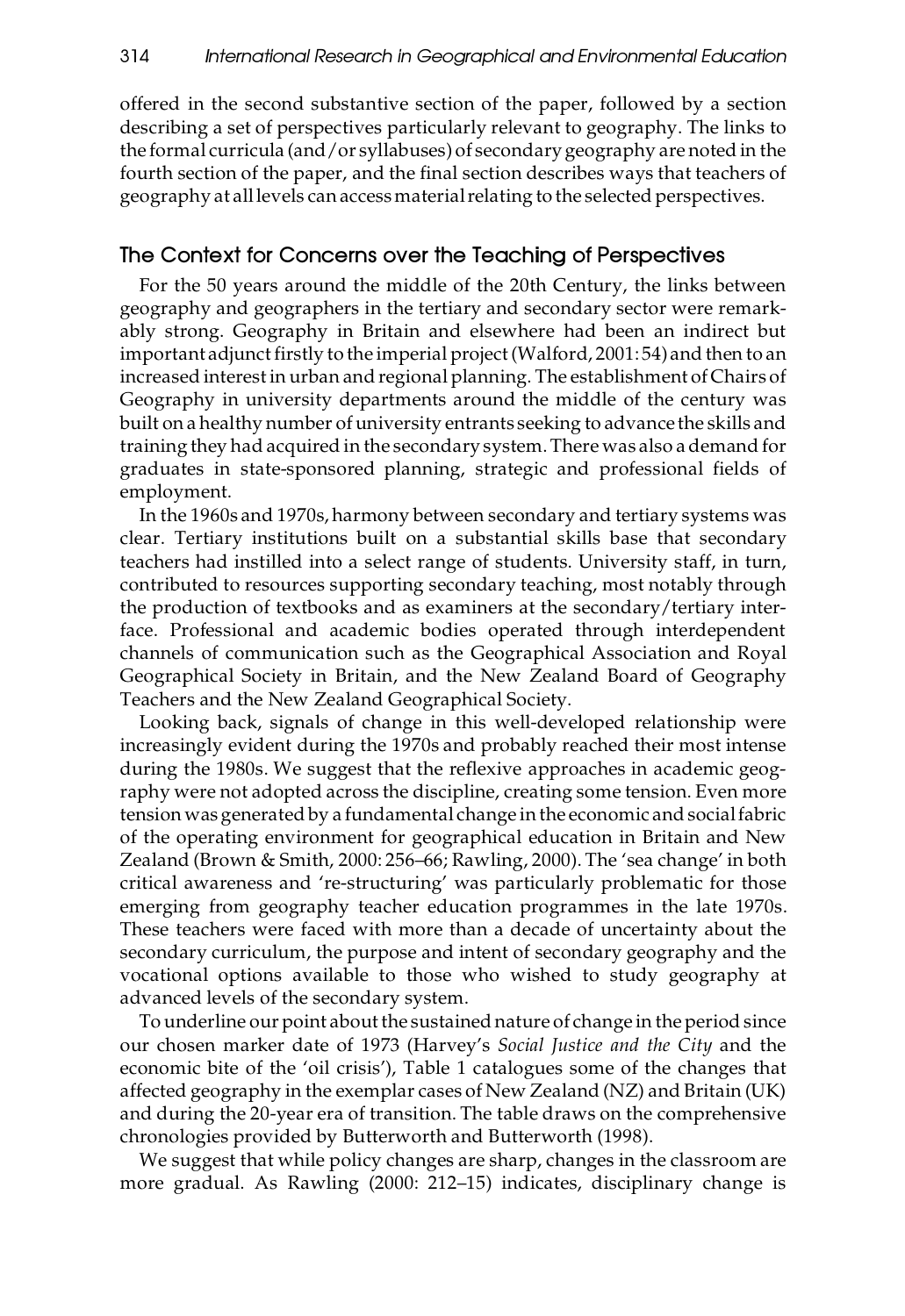| 1975 (NZ) | Establishment of the National Curriculum Committee for Geography                                                                     |
|-----------|--------------------------------------------------------------------------------------------------------------------------------------|
| 1976 (UK) | Callaghan's Ruskin College speech foretells change in secondary<br>education                                                         |
| 1976 (UK) | Geography 16-19 Project gives impetus to curriculum development                                                                      |
| 1977 (UK) | Green paper: Education in Schools. Management options for<br>consultation                                                            |
| 1984 (NZ) | Ross Committee to review curricula, assessment and qualifications for<br>years $11-13$                                               |
| 1986 (UK) | Creation of the Research Assessment framework to determine tertiary<br>research funding                                              |
| 1988 (UK) | Education Reform Act defines five themes in the market phase of<br>education reform (Bell, 1999: 208-10)                             |
| 1988 (NZ) | Tomorrow's Schools: The Reform of Education Administration in New<br>Zealand (Picot Report)                                          |
| 1989 (NZ) | Publication of Learning for Life: Education and Training Beyond the Age of<br>15 (Hawke Report)                                      |
| 1989 (NZ) | Education Act abolishes Department of Education and establishes<br>multiple agencies                                                 |
| 1990 (NZ) | National education Qualifications Authority (NZQA) established                                                                       |
| 1992 (UK) | White Paper: Choice and Diversity market engineering in the secondary<br>sector                                                      |
| 1992 (NZ) | Bulk funding of schools option established and Education Review<br>Office (ERO) set up                                               |
| 1992 (UK) | Office for Standards in Education (OfSTED) established:<br>accountability and quality control                                        |
| 1993 (NZ) | Publication of the New Zealand Curriculum Framework retains<br>geography's contribution to the Science and Social Sciences curricula |

**Table 1** Post-1973 influences that affected change in the teaching of geography in New Zealand and Britain

seldom driven by events in one sector alone. In a narrow sense we discerned growing dissatisfaction with the uncritical nature of geography in the late 1960s. The behavioural revolution may have provided a challenge to hegemonic (social) science, but the Vietnam War, Kent State, Paris 1968,Germaine Greer and *Sergeant Pepper* are icons of social change that were beyond the capacity of mainstreamgeography to interpret atthe time. *SocialJustice and the City* (Harvey, 1973) is useful because it was in the voice of an architect of positivist geography (Harvey, 1969),it provided a critique of thedominanttheoreticalperspective and it addressed social issues of significance. The essays in Billinge *et al.* (1984) provide wider reflections on this transitional era.

In the broader sense, beyond the immediate influence of geographers, the global economic climate was greatly affected by the 1973 oil crisis that marked the end of a long international growth cycle within the Keynesian welfare framework (the end of the fourth Kondratiev cycle). The state, as a key investor in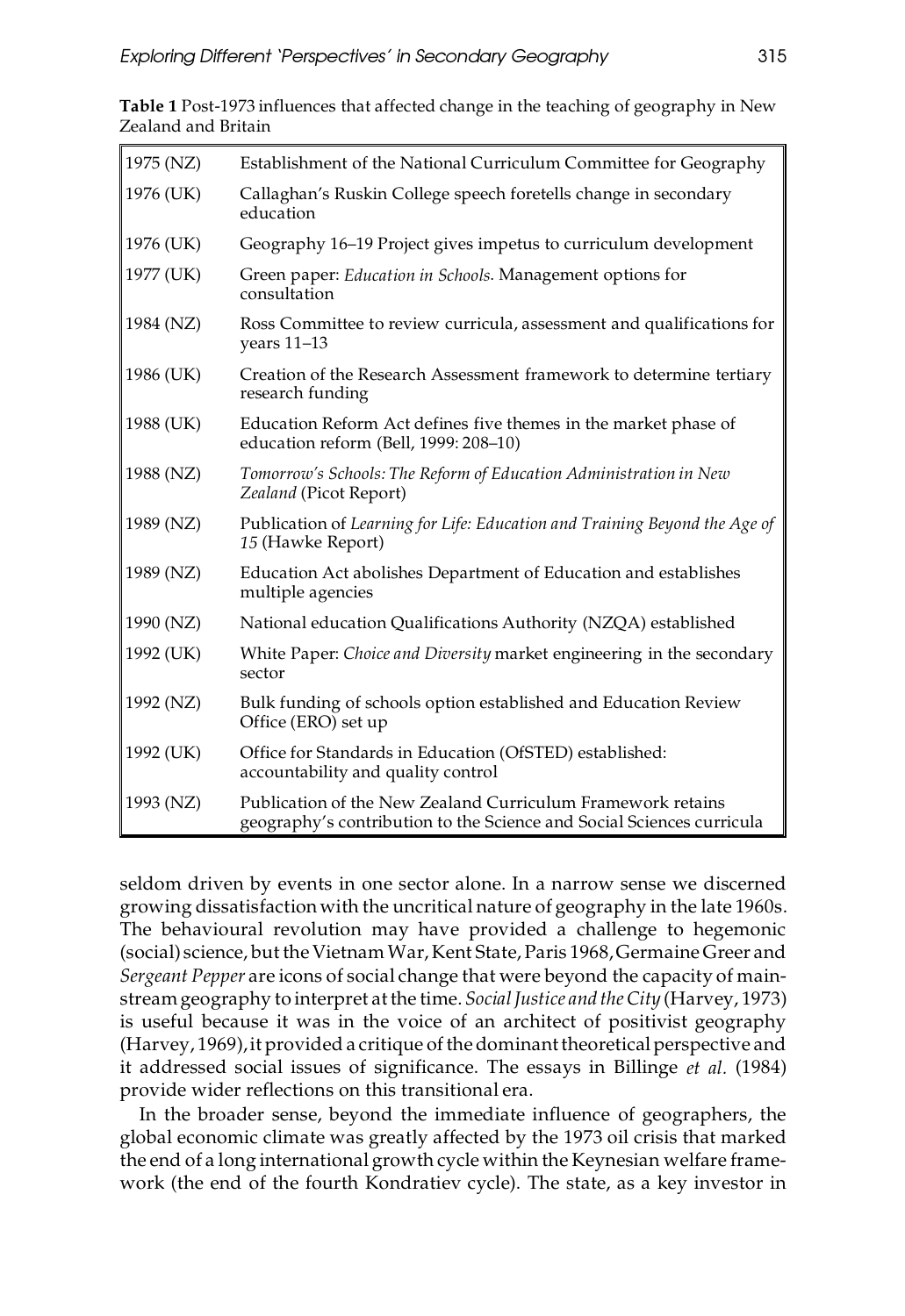education, introduced dramatic restructuring across the economy with the now well-known forms of Reaganomics, Thatcherism and (in New Zealand) Rogernomics (Johnston *et al.*, 2000: 547, 793). The most dramatic effects in education included diminished investment in resource production, centralising of policy control with devolution of implementation responsibilities, tightened accountability requirements and quality assurance programmes, reduced funding for tertiary students, and competitiveness in state funding for research. We argue that 1973 marks the start of this process, and as schools and universities confronted the new requirements, there was an inevitable refocusing. The role of the state in creating the divide in geography is widely recognised (as in the 1994 Commission on British Geography (COBRIG) meeting), but seldom seen as a macroeconomic outcome of a change in epoch.

In geography, the generally recognised point at which the separation of the interests of school and university was seen as definitive was Andrew Goudie's guest editorial in *Geography* (Goudie, 1993). We argue that this separation was inevitable, given 'restructuring'. Changes in classroomswere influenced by new pedagogic research, and by requirements to move secondary education away from a single academic focus towards more inclusive educational goals. Teaching this broader geography 'entitlement' requires skill and commitment, supported by good (but not atheoretical) research. We feel there are significant benefits if teachers of geography can make an awareness of critical perspectives 'seamless', with tertiary awareness of secondary curricula and secondary familiarity with the range of (critical) perspectives key elements in this process.

Rawling's (1996: 3) review of the 1994 COBRIG Seminar reveals some progress. The meeting was held in a very different environment from the Madingley meeting in 1963 (Chorley & Haggett, 1965); the patronage of academic geography was diminished and secondary geographers were keenly involved in debates about the future of the subject. Authorship of resources for teaching secondary geography have changed and the Internet has democratised access to much geographical content. State or commercially contracted providers from the schools ortraining institutions are probably more relevant providers of curricula and skills-based materials.

In the area of (continuing) professional development of geography teachers, we think thatan undergraduate trainingin geography remains vital,and we note concerns about geography being taught by non-specialists in some schools. We argue that in-service training is important, and that one of the key elements of this experience is awareness of different approaches to contemporary geographical materials. This view is not uncommon, and we draw attention to the writing of Huckle (1983), Slater (1996), and Fien (1999). The importance of awareness underpins our intention to provide accessible material for teachers in an environment that can be adapted to the needs of the individual learner.

## Significant Dimensions of Geographical Perspectives in Teaching and Learning

We argue that there are benefits in being aware how knowledge about the world is organised and understood from different points of view. In geography, at the broadest level, we are interested in objects, processes and relationships as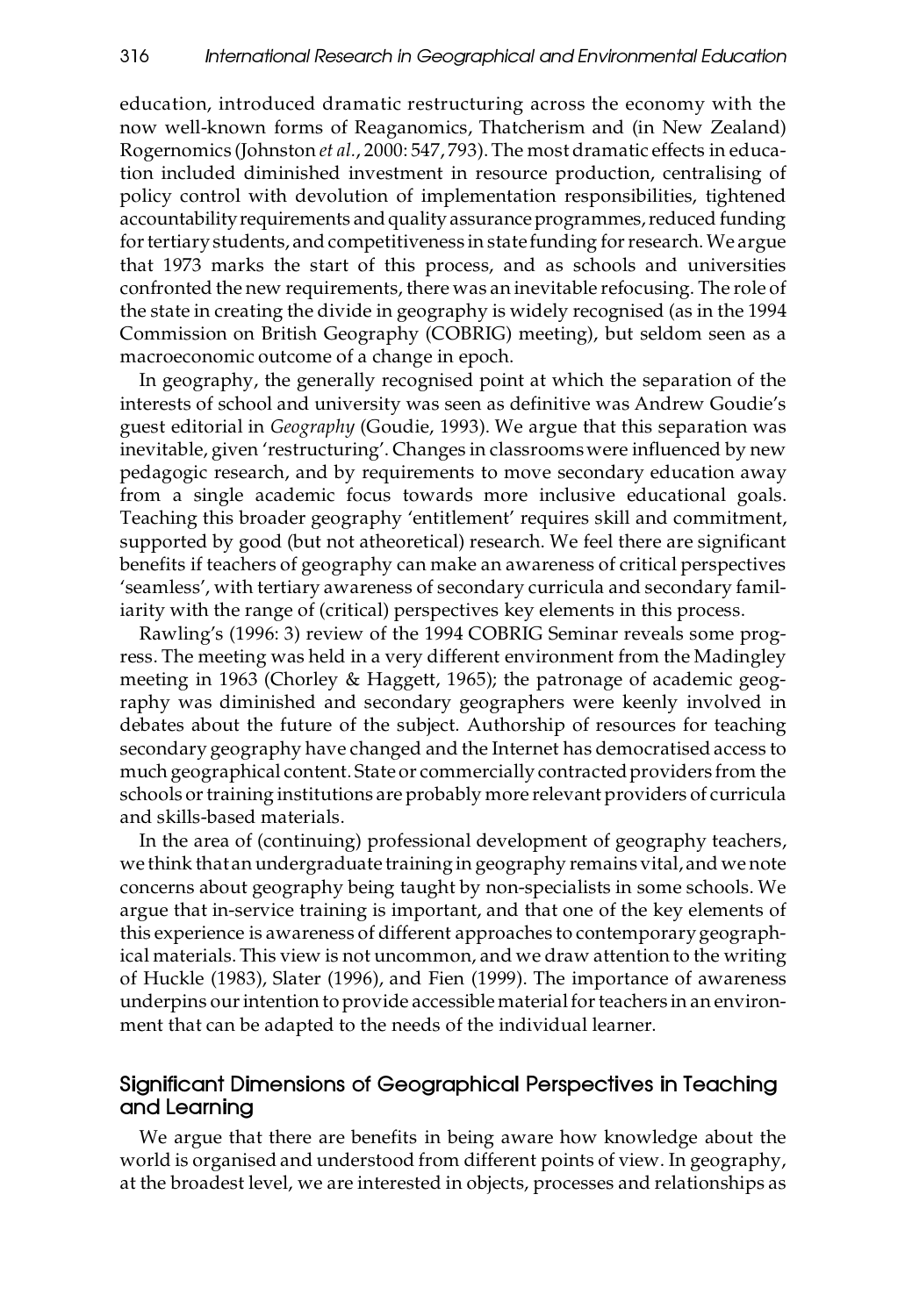they relate to places and to spaces. We can see that there are different ways of looking, thinking and writing about these things. The way we organise our understanding of things affects what we can know of the geography of these things. The framework we use to organise our thinking is often called our 'perspective', sometimes (more usefully) our 'theoretical perspective'.

Part of the problem with the simple definition of the term perspective is that the word is used in a number of ways and in different contexts.When we use the term perspective in this text, we refer to theoretical perspectives or ways of looking at the world that have been adopted by a significant number of commentators. For example, the perspective promoted by Karl Marx (1818–1883) was that institutions, events and nature of places could best be understood using the process of class analysis within a perspective called historical materialism. This foundational thinker, still the focus of debate more than 100 years after his death, contributed to the construction of the historical materialism perspective, sometimes called Marxism. If we adopt a different 'perspective', we take a different view of a situation or set of events. Our perspective can be equally valid and provide as much insight about events as our original selection.

In academic geography, the most interesting and sometimes threatening outcome of growing critical awareness (Jackson, 2000: 50–51) has been the questioning of the scientific perspective that dominated secondary and tertiary geography teaching from 1960 until (perhaps) the late 1980s. 'Scientific analysis' and social 'science' was so dominant that it could be described as hegemonic (a dominance allowed by unreflective acquiescence of participants in the practice of the day). Scientific knowledge was valued, and considered to be the 'truth'. The history of science in geography is well documented (Gregory, 1978); Western scientific knowledge has been built up over centuries but acquired its 'truth status'during theperiod of the European 'enlightenment' when the idea of 'scientific proof' became widely accepted. The scientific perspective (that values information that has been proven by set 'scientific' procedures) has been labelled 'positivism', 'empiricism' or scientific rationalism.

Perspectives such as those described as postmodern, post-colonial and feminist offered powerful critiques of the (social) sciences in the 1970s, but they have also been criticised (see, for example, Harvey's (1990) materialist critique of perspectives that argue forthe importanceof individual lived experience outside the larger group). We believe positivist social science has an important role, but that teachers and researchers need to be clear about the limits of the perspective they adopt, and versatile with respect to the perspectives they are prepared to consider.

#### Choosing Perspectives

The fourth edition ofthe *Dictionary of Human Geography* (Johnston*et al.*, 2000)is the most comprehensive reference supporting the exploration of contemporary perspectives in geography. The richness of the listings was, however, problematic; which perspectives should we choose to illustrate our case?Three principles influenced our selection. The first was the breadth of use of the perspective in research in geography, the second considered the potential value of the perspective in secondary geography and the third was a desire to select perspectives that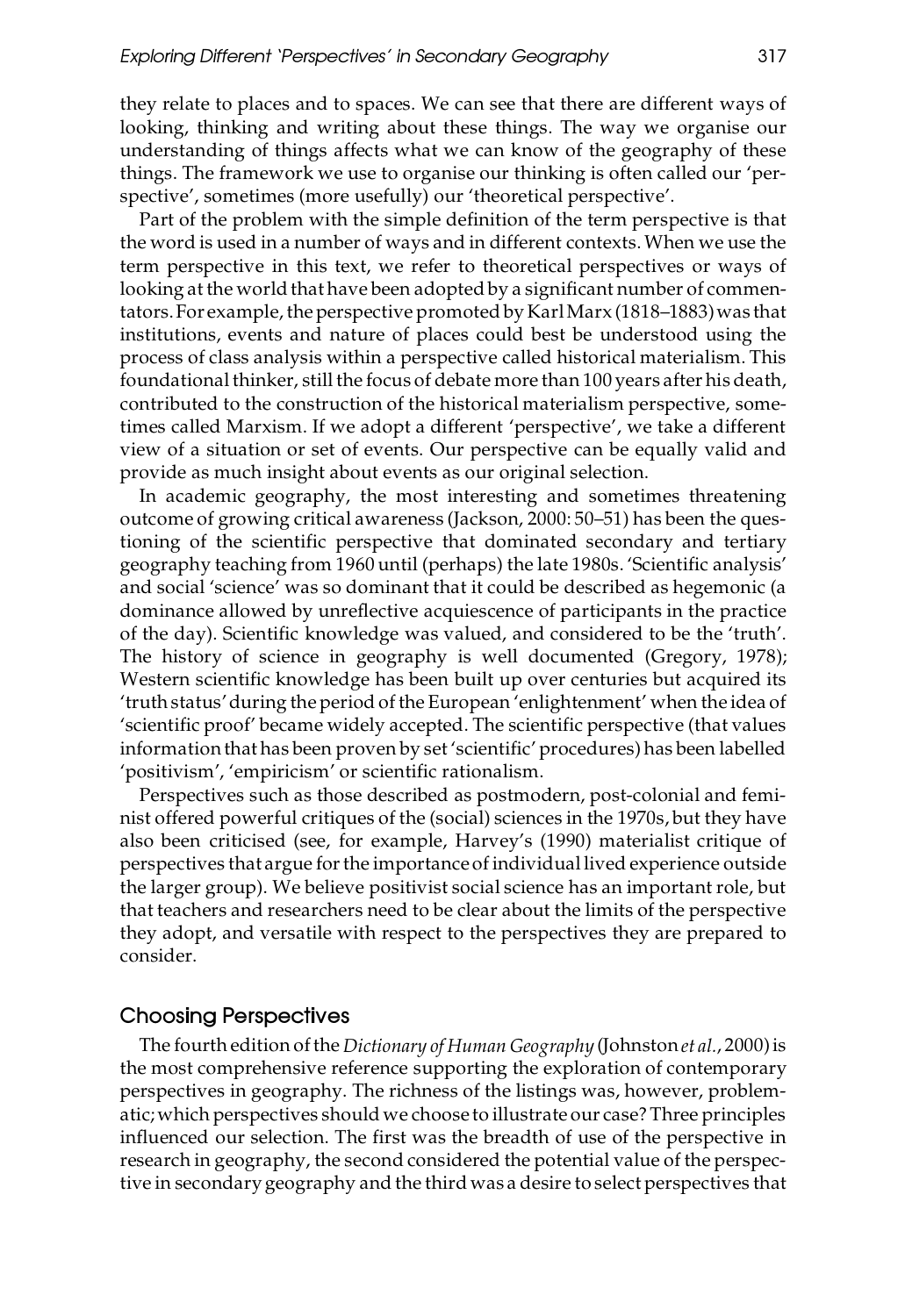were useful in contrasting fields of content and application. Two illustrative perspectives were chosen; the post-fordist view that informs industrial and economic geographies, and the deep ecology work that adds a philosophical perspective to the positivist base of environmental science. Graduate teaching programmes in geographical education at Waikato and the Institute of Education include several more; postmodernist perspectives are included along with Marxism, feminism, post-colonialism, postmodernism and globalisation.

#### Post-Fordist perspectives

'Post-Fordist' has been a term increasingly attached to analyses of industrial organisation during the last decade; a usage based on the argument that a new form of industrial organisation has been increasingly prevalent since the late 1970s.The term was first given currency in the 1980s by the journal *Marxism Today* and its roots in Marxist analysis are reasonably clear. Post-Fordistis now used as a generic description of the changing nature of industrial capitalism and theoretical accounts of these changes. Given the breadth of these analyses, it is clearly a broad and contested concept. In the introduction to his widely cited text, *Post-Fordism: A Reader*, Amin (1994: 1) describes the transition in the following terms:

. . . the period since the mid 1970s represents a transition from one distinct phase of capitalistdevelopment to a new phase.… there is a sense thatthese are times of epoch-making transformation in the very forces which drive, stabilize and reproduce the capitalist world.

The argument is that we have been living through a period of extensive economic and social transformation. Globalisation, rapid technological change, the restructuring of economic activity in both the private and public sectors, and the reorganisation of work and labour markets are just some of the forces transforming the social, economic and institutionalfabric of national economies.With the benefit of hindsight, we now recognise that from approximately the time of the 1973 'oil crisis' we have seen an unravelling of the relatively stable pattern of economic growth and sustained capital accumulation that had characterised the so-called Fordist period in North America and Europe. Fordism is attached to the time-and-motion work of Taylor and the subsequent assembly line, mass production employed by Henry Ford in the following decade.

Threats to Fordism in the late 20th century, both as a production system and as a mode of economic governance or regulation, have prompted people to ask what will replace it. Lash and Urry (1987) see a movement from 'organised' and state-regulated monopoly capitalismto a 'disorganised'form, withmore competition and less regulation (these processes parallel and are associated with the cultural fragmentation of modern societies known as postmodernism). For our purposes, post-Fordism can be taken to mean the new systems of organisation behind the practice of industrial organisation.

Geographies of space and place are as much affected by these new systems of organisation as they were by the practices of the first seven decades of the 20th century. Fordism left a distinct geographical imprint on cities and regions and contributed to particular'styles' of urban and regional planning (massive industrial complexes). The extensive economic and social restructuring that has taken place since the 1970s has produced new forms of capitalist development that, in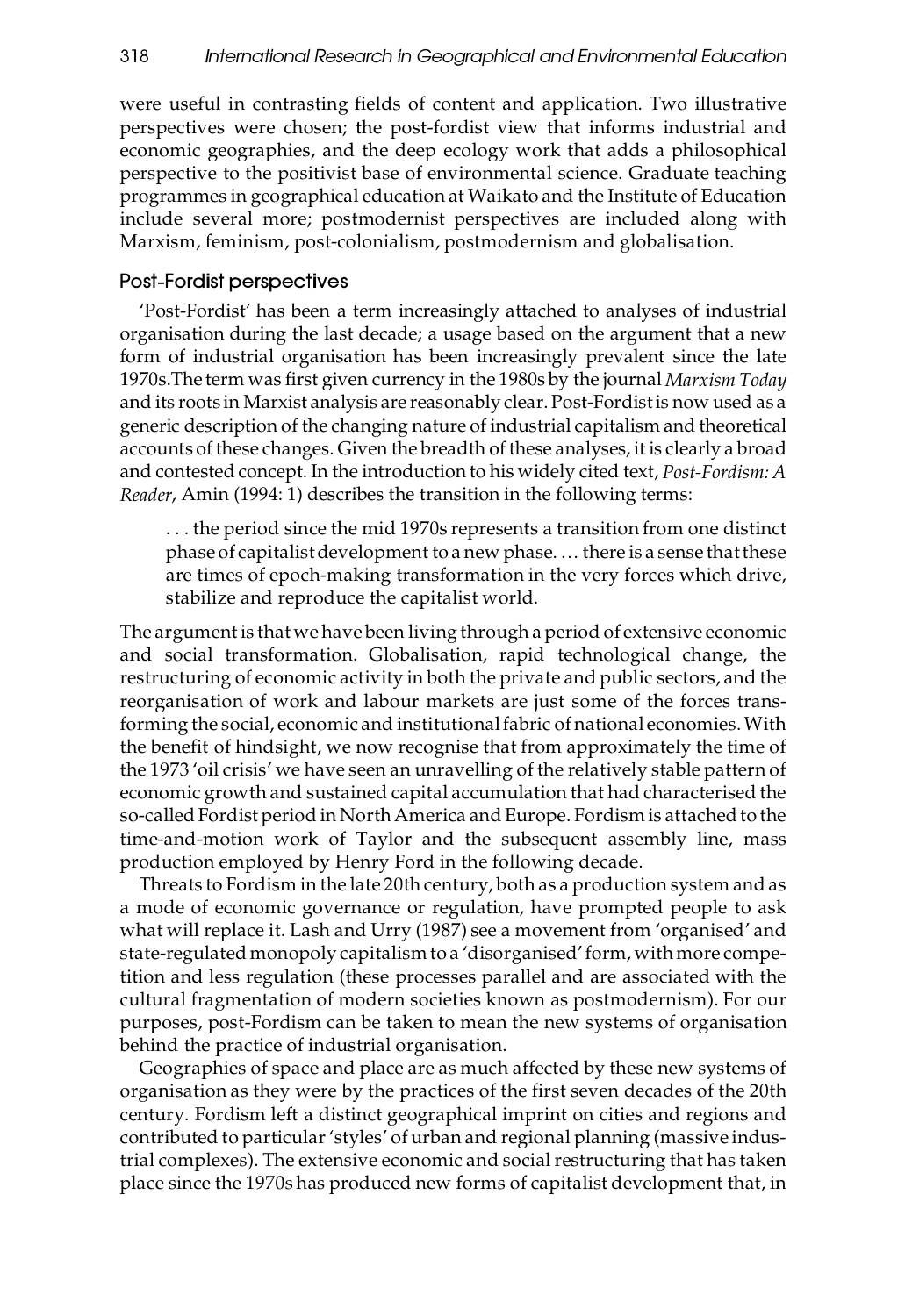turn, have profoundly reshaped the geographies of urbanisation, industrialisation, and regional development. The traditional models of industrial location and organisation are ineffective, as Jackson's (2000: 54) discussion of 'Sheffield' steel reveals. The post-Fordist landscape features systems of production characterised by flexibility both of labour and machinery, the vertical break-up of large corporations,better use of links between firms (so that subcontracting is increasingly used) and by just-in-time production (Dicken, 1998).

We suggest awareness among teachers of post-Fordism as a (materialist) perspective can enrich the teaching of many topics in geography. In terms of designing professional development programmes, we advocate working extensively with a number of perspectives to encourage flexibility in the classroom.In particular curriculum areas teachers may then select useful perspectives ahead of case studies and content.

#### Deep ecology

Deep ecology is a term used to describe a broadly based philosophical critique of environmental science, and it is useful in providing alternative views on environment issues. The deep ecology perspective had its roots in a growing awareness of a looming environmental crisis in the 1960s. The issues had been drawn to the attention of the English-speaking world through the enormously influential works of writers such as Aldo Leopold's (1949) *A Sand County Almanac* and Rachel Carson's *Silent Spring* (1962).

The formal definition of deep ecology is attributed to Arne Naess (1973) who pointed to the limits of environmental science and management. Naess characterised the environmental concerns of government and business in the 1960s as shallow ecology that was fundamentally technocentric. Johnston *et al.* (2000: 157) describe the nature of the shallow ecology practice and the alternative options in the following manner:

[Shallow ecology] sought managerial solutions to environmental problems within existing socio-political frameworks … [it was] … also anthropocentric – in that it both saw human values as the source of all values and saw nature and environment as but a means to human ends. Against this deep ecology is ecocentric and advocates dismantling the dominant socioeconomic systems through which humans appropriate nature.

Naess struck a chord with a wide-ranging community with interests in environmental awareness and education. His philosophical position was given a practical base and broad political justification through the derivative writing of Bill Devall and George Sessions, summarised in their definitive *Ecology: Living as if Nature Mattered* (Devall & Sessions, 1985).

At the broadest level, the deep ecology perspective challenges some of the teaching approaches that have underpinned our delivery of environmental issues in geography. In scientific practice, the conventional use of the term ecology involves analyses of the inter-relationships between species and their environment. In this approach, the observer is detached from the object of study. Emphasis is on measurable data of a discrete world, collected by experts who know their measurement techniques, 'facts and figures'. In contrast, deep ecology explores the environment as part of a holistic and living earth. In this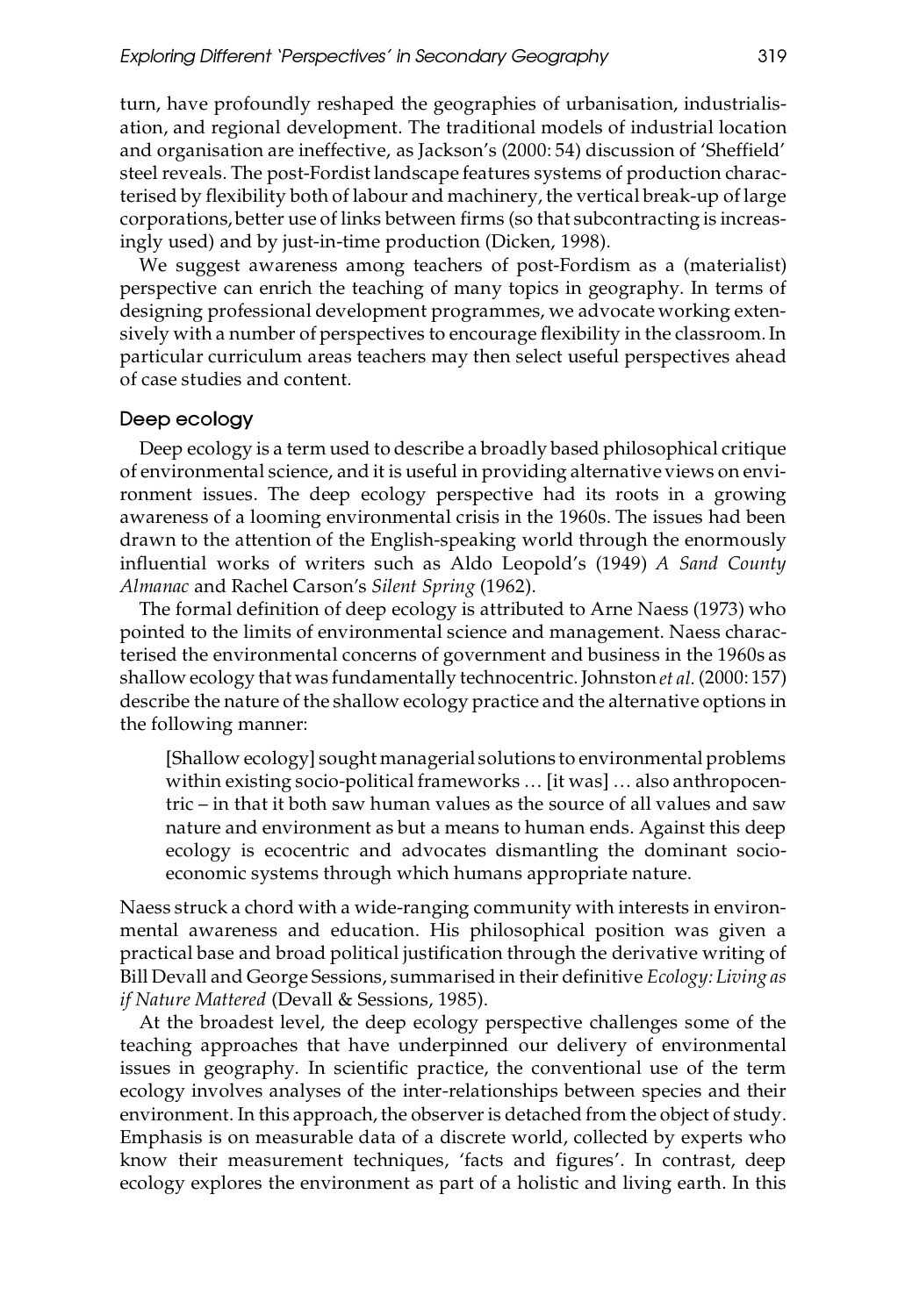approach, the relationship is that of an involved participant, connected with and part of the world around him or her.

The literature on deep ecology is now substantial, and there are several well-developed critiques of the approach. We review these briefly before we return to advocate awareness of the approach as a benefit in the teaching of geography. Eco-feminists make the obvious point that it is not anthropocentrism so much as androcentrism that has precipitated the environmental crisis; patriarchy is the problem. Broader is the critique of the social ecologists who point out that the environmental crisis needs to be seen it its social context; they argue that it is impossible to address environmental issues independently of issues like (neo)-colonial exploitation in Africa. We acknowledge the challenges of 'green fatigue' where a continuing emphasis on environment is seen to be incommensurate with the needs of people facing unemployment and economic insecurity. The glib response that we just need to adjust the redistributive mechanisms is not appropriate, but deep ecology does provide a useful platform for addressing this question.

The debate is on-going. Our interest in professional development with geography teachers is in complementing the perspective of environmental science with an alternative way of viewing the world. We feel the benefits of understanding a substantial critique of one approach can only strengthen our teaching capacity.

#### Learning about Perspectives: Ongoing Professional Development

We have discussed the 'divide' that has separated tertiary and secondary geographers increasingly since 1973, and have suggested that two processes created this divide. We have argued first that the macro-transformation of the state is underrecognised in Britain and New Zealand education, and that a series of measures listed in Table 1 contributed significantly to this divide. In this section we focus more on the second driver of the 'divide', the promotion of critical perspectives in tertiary geography, and the weak mechanisms available for the transmission of these approaches to a large cohort of teachers familiar primarily with positivist approaches to geography. We argue that awareness of these perspectives is the key issue, and note the (political) challenges of moving quickly to the adoption of these techniques in the classroom; Walford's (2001: 188–95) account of Dawn Gill's efforts to address the issues of race in the geography classroom is clear testimony to these difficulties.

A criticism sometimes levelled at teachers is that they are 'conservative' and retreat too quickly to the teaching of 'safe' topics that do not challenge the dominant (scientific) orthodoxy. We accept that there are constraints on issues that may be handled in secondary classrooms, and suggest that teachers' personal politics are more inclined to left-centre than centre-right. Further, for teachers there has been uncertainty about curriculum development in New Zealand and Britain, and in an era of massive restructuring there is some security in the use of well-developed (positivistic) resources. We will work from this position towards advocacy of professional development materials and delivery systems that meet teachers' needs.

On the basis of experience with a teacher development programme in science, Bell and Gilbert (1996) found that to be effective, teacher development requires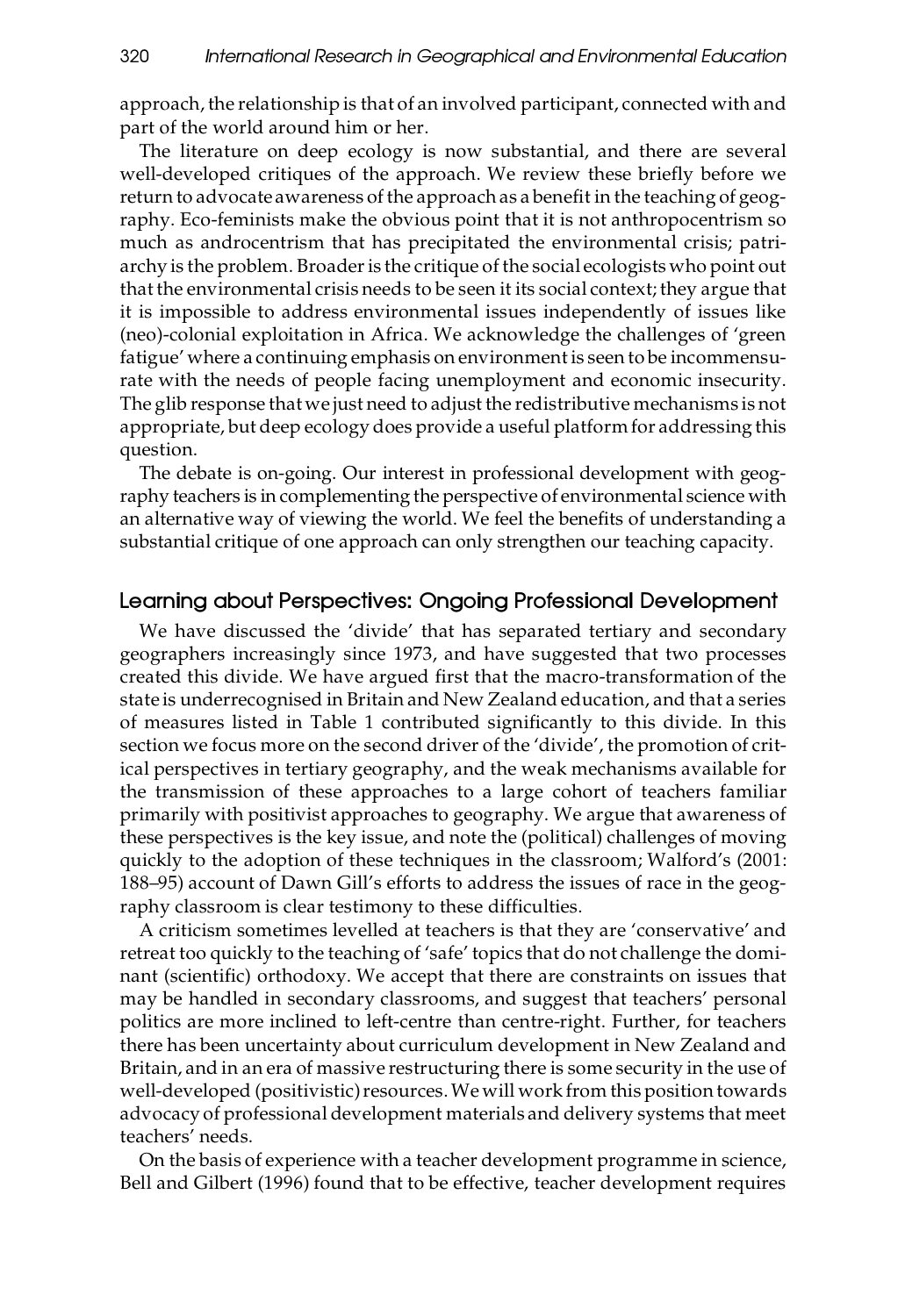that individual teachers 'develop' in three distinct ways, professionally, personally and socially (PPS). With respect to teacher development, Bell and Gilbert point outthatthe process should involve 'not only the use of new teaching activities in the classroom, *but also* the development of the beliefs and conceptions underlying the actions' (Bell & Gilbert, 1996: 15). They maintain that if any one of these dimensions is given insufficient attention, the effectiveness of the teacher development project is threatened. The following three paragraphs summarise their discussion.

In geography, *professional* development is often initiated in short, taught courses where new content, ideas and techniques are 'delivered', often with exemplars. Traditionally these are offered in face-to-face meetings, often with relatively small numbers of course participants. The Internet can easily deliver content, and it alsoprovides effective bulletin boards forthedistribution ofmaterials that support teaching. For example, in New Zealand the state-sponsored site *Te Kete Ipurangi* (the basket of knowledge) has exemplars of the new Level I Achievement Standard activities that were used for the first time in 2002. We suggest that the clarification of core concepts and content is important in developing new knowledge and methodological frameworks, but contemporary professional development seldom focuses on exploring beliefs and concepts. In the context of this paper, we feel the personal and social dimensions of professional development become increasingly important.

The *personal* dimensions teacher development involve 'each individual teacher constructing, evaluating and accepting or rejecting for herself or himself the newly constructed knowledge about whatit means to be a teacher' in a given field. It also involves 'managing the feelings associated with changing their activities and beliefs', particularly if the new ideas involved go 'against the grain' of current accepted knowledge (Bell & Gilbert, 1996: 15). In the case of the critical perspectives adopted in geographical research, the questions for teachers revolve around the extent to which they personally commit to understanding (and perhaps commit to using) the different ways of constructing relevant geographies.

Bell and Gilbert describe the *social* dimension of teacher development as involving 'the renegotiation and reconstruction of the rules and norms of what it means to be a teacher' of a particular subject or field. They note that teachers need to be the central contributors to this and that this needs to take place not in isolation but through social interaction. Professional development courses provide some opportunities, but much of the interaction in such courses is necessarily directive. Local networking, professional association meetings and teacherdriven local interest groups have greater potential in social development. We argue that a website managing discussionforums could overcome the shortcomings of the existing, short professional development courses.

The teacher development process outlined by Bell and Gilbert requires a significant investment of time and commitment. The Internet is useful in the process where it offers the opportunity for geography teachers to work with complex materialin a time and place of their choice. At the University of Waikato we have used both websites and an Internet tutorial system (ClassForum) to deliver course material. As noted above, the delivery of content is relatively straightforward on the web, but the tutorial system adds a useful form of social development with perspectives material. The teaching staff and learners have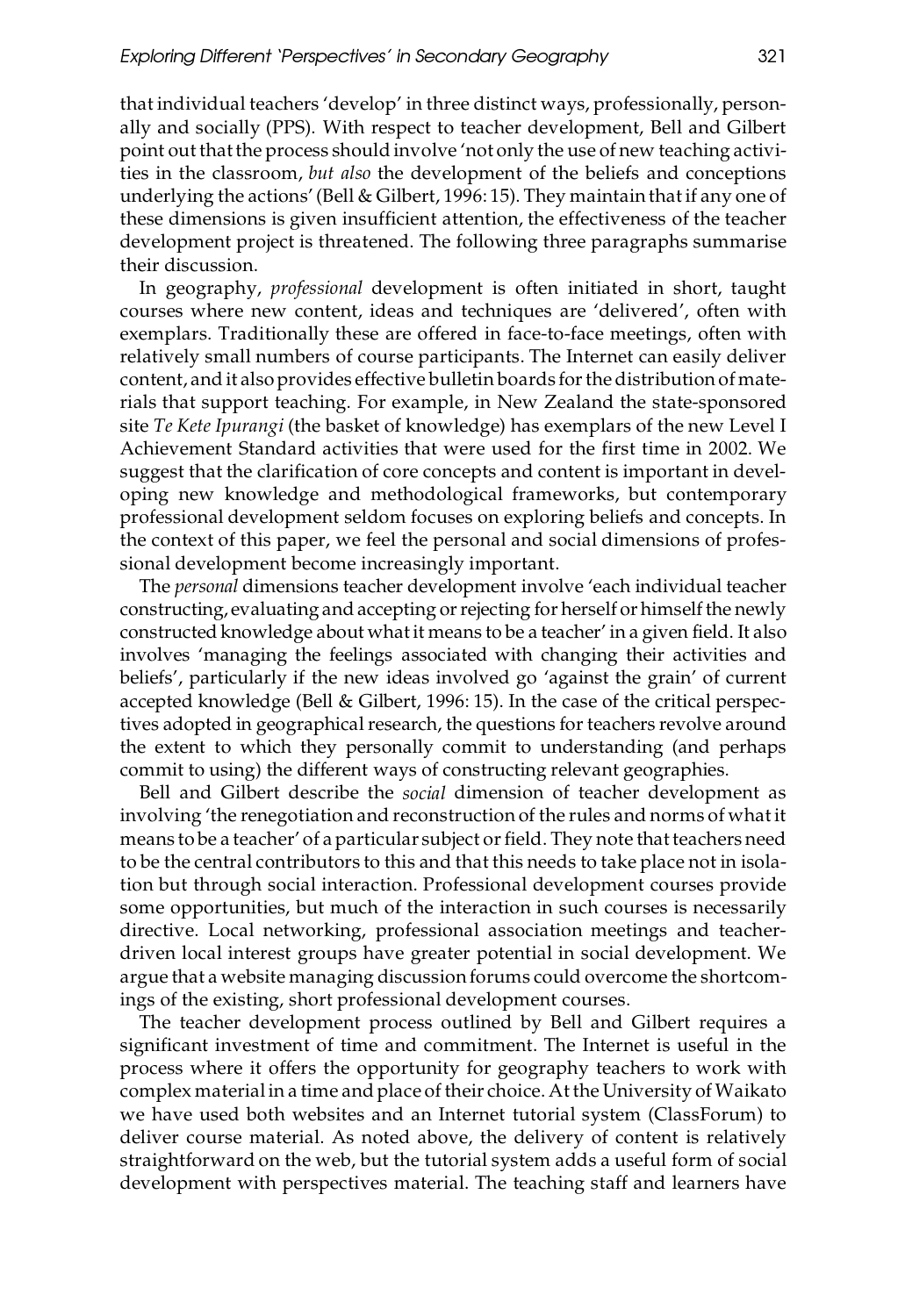**Table 2** Sites identified in 'perspectives' searches in professional, and social development in geography

| http://vtc.ngfl.gov.uk/ Front page of the Virtual Teacher Centre sponsored by the<br>UK Government. Gives broad access to professional development, resources and<br>curriculum detail                                                                              |  |
|---------------------------------------------------------------------------------------------------------------------------------------------------------------------------------------------------------------------------------------------------------------------|--|
| http://tki.org.nz/ Nationally supported education site for secondary education in<br>New Zealand, providing resources; no resources addressing critiques or<br>perspectives in geography                                                                            |  |
| http://www.salisbury.edu/library/Geography/GeographyAss.htm Catalogue of<br>more than 20 national sites and associations with a geography focus                                                                                                                     |  |
| http://www.ncge.org/about/membership.html A US national site for teachers of<br>geography, with a 3-year strategic plan with links to GIS and Assessment<br>activities. Mission statement and priority goals do not include perspectives or<br>critical geographies |  |
| http://www.online.masu.nodak.edu/divisions/hssdiv/meartz/gpow/gpow5.htm<br>Useful AAAG site containing links to Geographic Perspectives on Women                                                                                                                    |  |
| http://www.umbc.edu/cwit/syl_geog.html Site containing links to courses on<br>feminist issues that are available on the Internet                                                                                                                                    |  |
| http://www.nationalgeographic.com/education/teacher_community/National<br>Geographic site for teachers, provides very good resources with some reference to<br>classroom activities                                                                                 |  |
| http://www.chelt.ac.uk/el/philg/gdn/confpubl/ Potentially useful but narrowly<br>based site giving access to papers on critical issues in teaching geography                                                                                                        |  |
| http://members.aol.com/bowermanb/teach.html Links to over 90 sites that provide<br>useful activities and resources for geography teachers, but no references to the<br>teaching of perspectives                                                                     |  |

adapted readily to these systems, and we suggest that teacher development as outlined by Bell and Gilbert is well suited to e-learning technologies and could also be effective in distance learning mode.

To complete our assessment of the Internet as a professional development tool with perspectives, we carried out a series of searches. The results of the searches are consolidated in Table 2. The first Google search used 'geography teaching' and 'national'. In New Zealand, the state-sponsored Te Kete Ipurangi provides the national secondary education reference point. In Britain, the state-sponsored site is the Virtual Teacher Centre.

Given our interest in perspectives, we then looked for material related to (theoretical) perspectives in the nationally sponsored material. There were some links, but they were few and far between. Searching on perspectives more broadly, a third search located some excellent sites devoted to particular perspectives. For example, a Google search on 'feminist perspectives in geography' provided many site references. The critical perspectives' sites in geography were well documented, and generally related to courses offered in tertiary institutions.Our fourth search was for sites that offered material suitable for the professional development of geographers on a range of perspectives. The Google search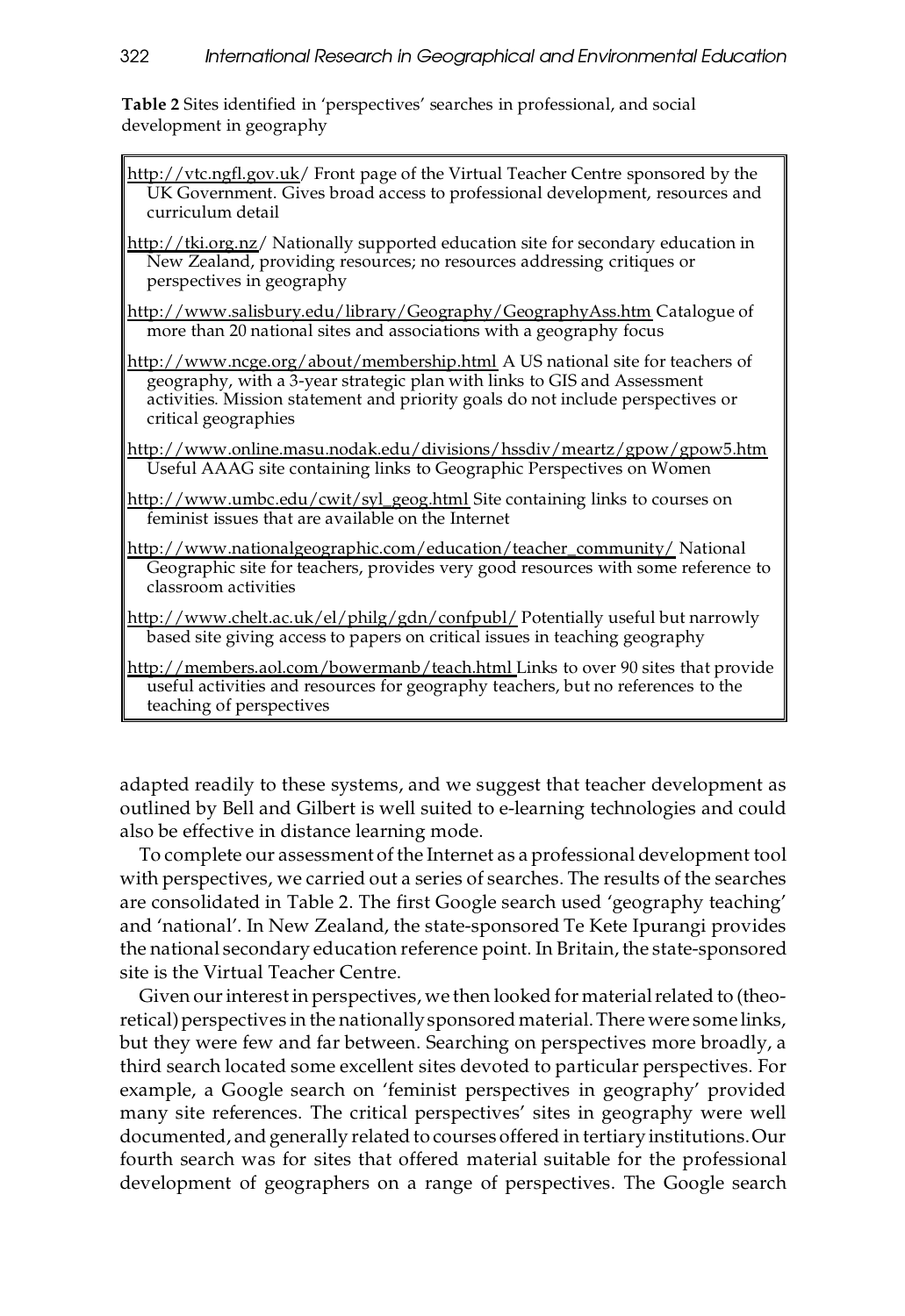terms were +course +'geographical perspectives' +critical. The sites identified were potentially useful, but almost exclusively available as advanced courses in an undergraduate degree. However, the frameworks used in these courses and the questions they addressed suggest that an increasing number of undergraduate geographers do have some (mandatory?) contact with perspectives.

In summary, we believe the Internet has already demonstrated the capacity to deliver the professional part of teacher development as outlined by Bell and Gilbert (1996). Content and exemplars of teaching units are plentiful. Material on perspectives is less evident, and tends to be found in tertiary teaching sites. Few sites promoted opportunities for the Bell and Gilbert's social development, but we believe that tutorial systems such as ClassForum have much to offer.

#### Conclusions and Prospect

The paper began by documenting the origins and nature of the changes that have affected secondary and tertiary geographies since the early 1970s. With reference to the increasing emphasis on critical geographies in the university system, our explanation drew on familiar content, but we see the ideology and role of the state's macro-economic strategies as more important than individual policies (such as the implementation of the RAE in Britain or the establishment of the National Curriculum framework in New Zealand). We argued that these changes have had some benefits, but that a significant cost has been the diminished contacts between geographical researchers and those teaching in the secondary sector. We suggest that, given the increased demands on teachers, in-service courses that offer classroom content, lesson plans and administrative support will continue to be in demand and well subscribed, while courses that support teacher education alone will be less popular.

In the paper we noted the increasing range of the perspectives adopted in geographical research, and we selected two examples that provide interesting and relevant ways of viewing the geographies of space and place. The post-Fordist and deep ecology perspectives are useful in two significant areas of geography, the exploration of urban-industrial complexes and in environmental issues. We suggest that the beneficiaries of increased familiarity with a range of perspectives such as these will be teachers in the firstinstance, but thatlearners in the secondary system will also benefit significantly in the long run.

The work of Bell and Gilbert provided us with three views of teacher development.We acknowledge the need to keep content current, and to update skills and administrative practice. In-service courses and the Internet support these professional development needs. We argue, however, that the personal and social aspects of teacher development are not as well supported, and these elements are vital in the adoption of perspectives such as post-Fordism and deep ecology.

The final theme in the paper was the use of the Internet in the presentation and discussion of perspectives. We anticipate that social development in learning about perspectives will be increasingly mediated through tutorial tools like ClassForum.Given the constraintsoftime and place that govern teachers' opportunities, we think e-learning (and distance education) can provide an effective mode of teaching and learning. Our long-term goal is to extend this project.